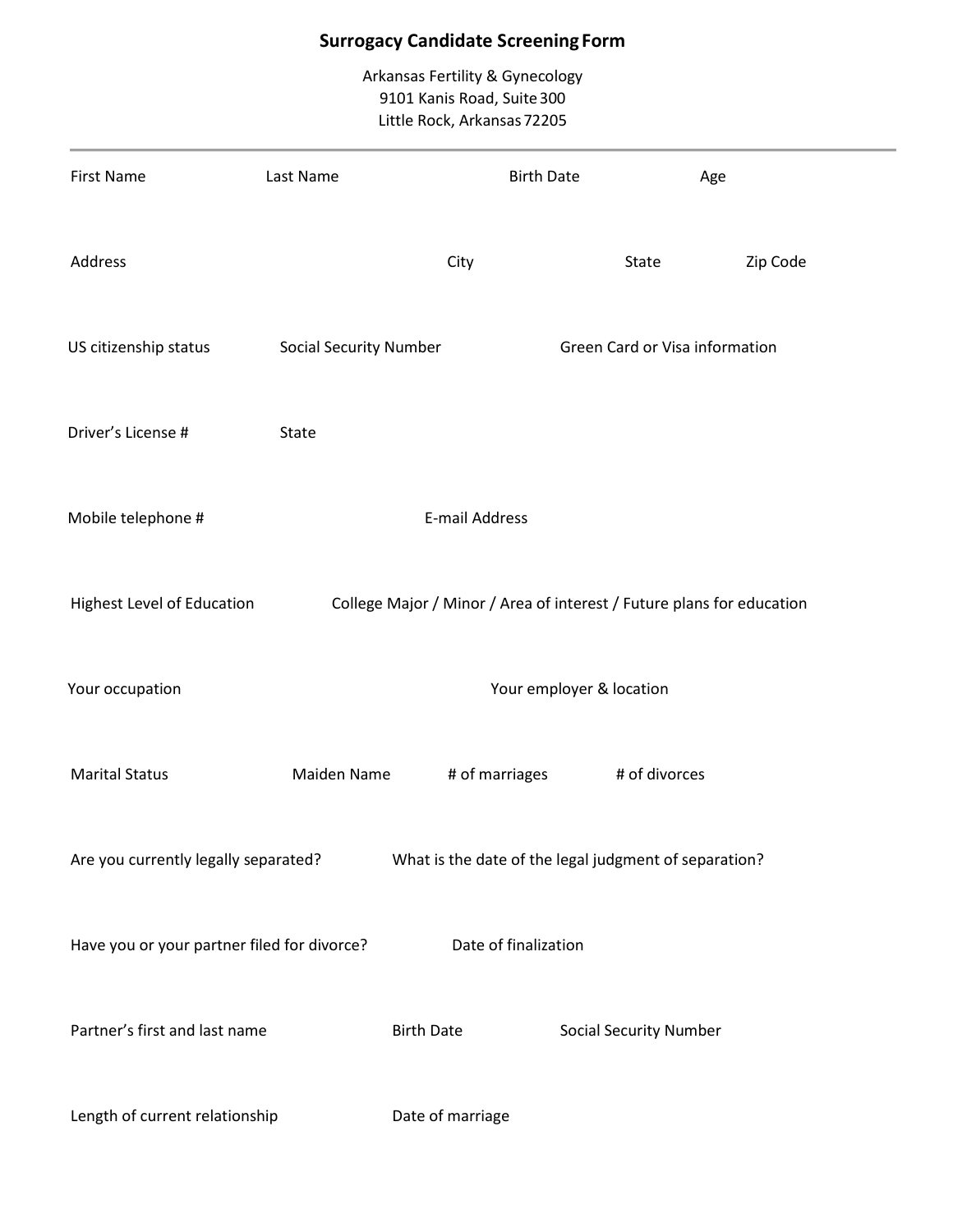#### **HOME LIFE**

What is your type of residence? You \_\_\_\_\_your residence. How long at your current residence?

How many people are living in your household? # of adults # of children

| <b>Name</b> | Age | Relationship |
|-------------|-----|--------------|
|             |     |              |
|             |     |              |
|             |     |              |
|             |     |              |

Please answer if any of the following apply to you, your partner, or anyone living in your household:

|                                                                   | <b>YES</b> | <b>NO</b> |
|-------------------------------------------------------------------|------------|-----------|
| Smoke tobacco or e-cigarettes,                                    |            |           |
| Drink alcohol in excess                                           |            |           |
| Use illicit or prescription drugs illegally                       |            |           |
| Currently receiving state assistance (welfare)                    |            |           |
| Filed for bankruptcy                                              |            |           |
| Been arrested                                                     |            |           |
| Involved in any legal cases or cases that are pending             |            |           |
| Convicted of a misdemeanor                                        |            |           |
| Convicted of a felony                                             |            |           |
| Lost custody of a child                                           |            |           |
| Placed a child for adoption                                       |            |           |
| Treated for or received counseling for alcohol or substance abuse |            |           |
| Been admitted to a psychiatric facility                           |            |           |
| Suffer from of been diagnosed with schizophrenia                  |            |           |
| Suffer from or been diagnosed with bipolar disorder               |            |           |
| Suffer from or been diagnosed with post Traumatic Stress Disorder |            |           |
| A registered sex offender                                         |            |           |

If you answered "YES" to any of the above, please explain in detail: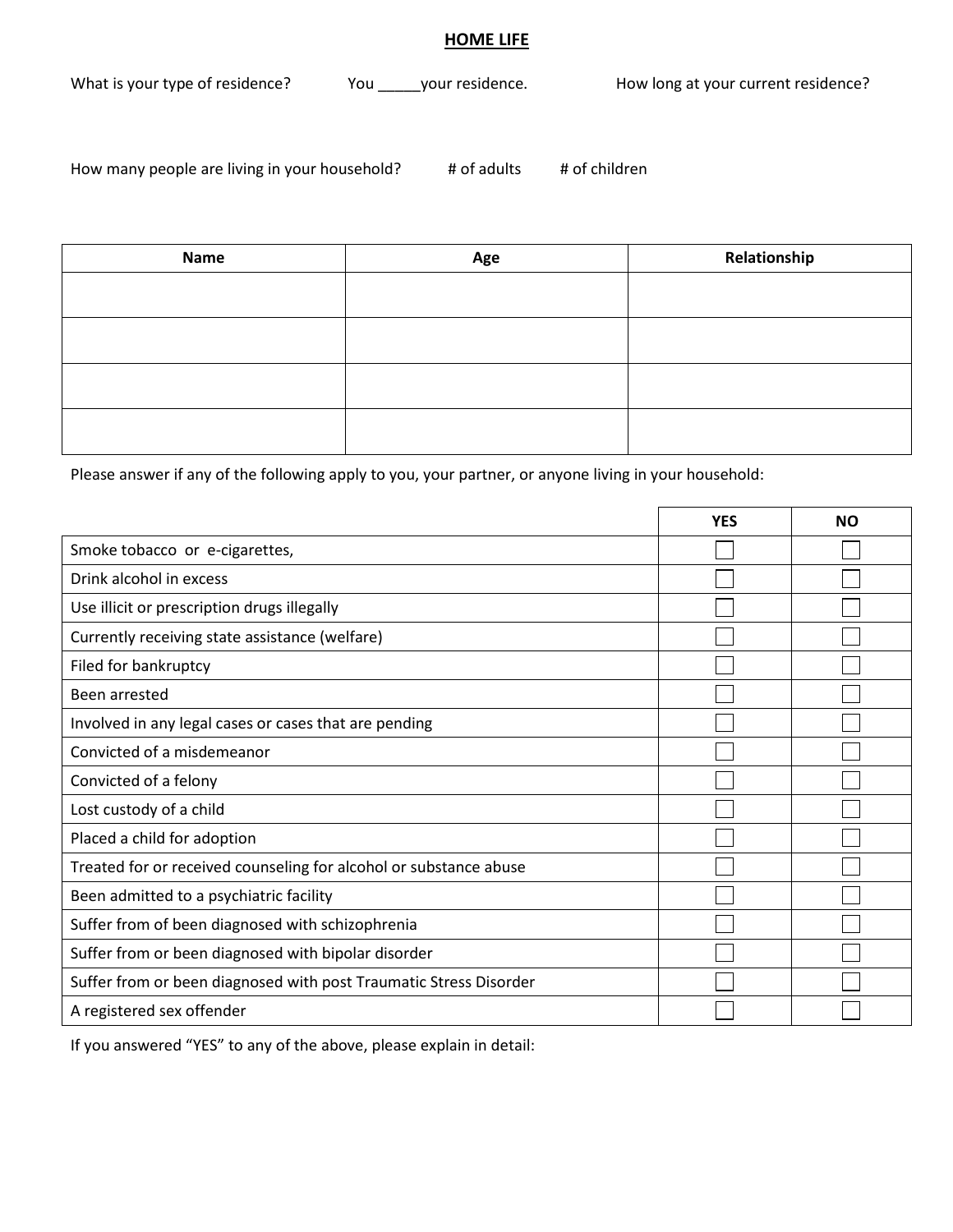## **PREGNANCY HISTORY**

| Please choose the number that you have had of the following: |                           |                             |                          |                     |  |  |
|--------------------------------------------------------------|---------------------------|-----------------------------|--------------------------|---------------------|--|--|
| Pregnancies                                                  | Vaginal Deliveries        | <b>C-section Deliveries</b> | Abortions                | Ectopics (tubal)    |  |  |
| Miscarriage (< 12 weeks)                                     | Miscarriage (12-20 weeks) |                             | Miscarriage (> 20 weeks) | <b>Fetal Demise</b> |  |  |

Have you ever had any of the following:

| Condition                                     | <b>YES</b> | <b>NO</b> |
|-----------------------------------------------|------------|-----------|
| Premature delivery (before 34 weeks)          |            |           |
| Stillbirth                                    |            |           |
| Pre-term labor                                |            |           |
| Preeclampsia (pregnancy induced hypertension) |            |           |
| <b>Gestational diabetes</b>                   |            |           |
| Placenta previa                               |            |           |
| Premature rupture of membranes (PROM)         |            |           |
| Post partum hemorrhage                        |            |           |
| Post partum depression                        |            |           |

Please fill out the applicable information below.

| Pregnancy #1 |            |           |        |                 |               |
|--------------|------------|-----------|--------|-----------------|---------------|
| Outcome      | Date       | # weeks   | # born | Birth weight(s) | Complications |
|              |            |           |        |                 |               |
|              |            |           |        |                 |               |
| Pregnancy #2 | Biological | Surrogate |        |                 |               |
| Outcome      | Date       | #weeks    | # born | Birth weight(s) | Complications |
|              |            |           |        |                 |               |
|              |            |           |        |                 |               |
| Pregnancy #3 | Biological | Surrogate |        |                 |               |
| Outcome      | Date       | #weeks    | # born | Birth weight(s) | Complications |
|              |            |           |        |                 |               |
|              |            |           |        |                 |               |
| Pregnancy #4 | Biological | Surrogate |        |                 |               |
| Outcome      | Date       | #weeks    | # born | Birth weight(s) | Complications |

*List any additional pregnancy information at the end of the screening form in the space provided.*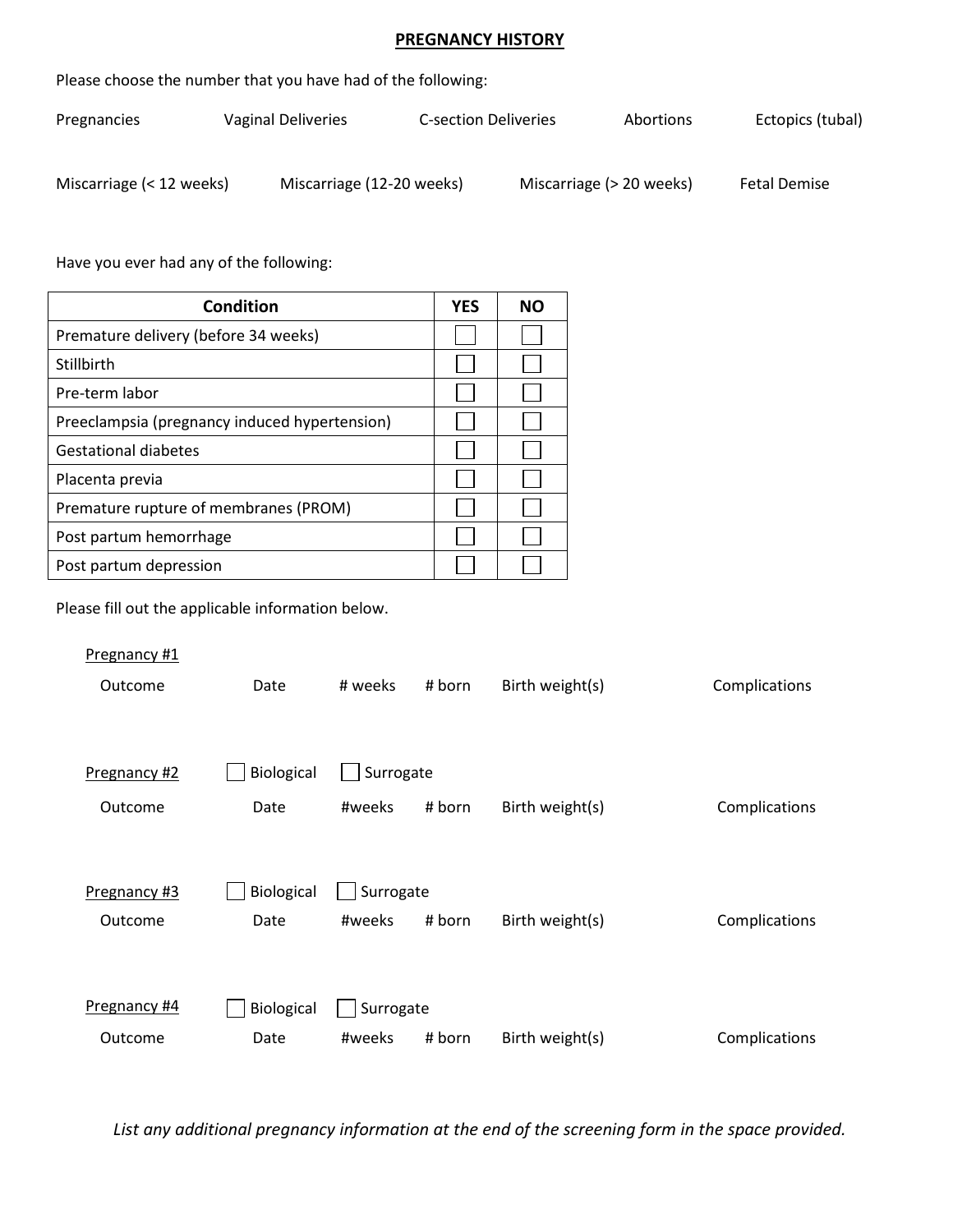# **PERSONAL FEATURES**

| Race<br>Hispanic                                                                                                                                                                            | If "Other" please describe      |                                             |                            |  |  |  |
|---------------------------------------------------------------------------------------------------------------------------------------------------------------------------------------------|---------------------------------|---------------------------------------------|----------------------------|--|--|--|
| Parent's ethnic background. Please check all that apply.                                                                                                                                    |                                 |                                             |                            |  |  |  |
| African<br><b>British</b>                                                                                                                                                                   | Chinese                         | European<br>German                          | Irish                      |  |  |  |
| Italian<br>Japanese                                                                                                                                                                         | Jewish                          | Mexican<br>Scottish                         | Swiss                      |  |  |  |
| Mediterranean                                                                                                                                                                               | Indian (Middle Eastern)         | Indian (Native American)                    | Other                      |  |  |  |
| If "other" please describe                                                                                                                                                                  |                                 |                                             |                            |  |  |  |
| Height<br>Weight                                                                                                                                                                            | <b>BMI</b><br><b>Body Build</b> |                                             |                            |  |  |  |
| <b>CLINICAL INFORMATION</b>                                                                                                                                                                 |                                 |                                             |                            |  |  |  |
| Are you exposed to 2 <sup>nd</sup> hand smoke?<br>If "yes" when?<br>Do you SMOKE?<br>Have you ever smoked?<br><b>YES</b><br><b>YES</b><br><b>YES</b><br><b>NO</b><br><b>NO</b><br><b>NO</b> |                                 |                                             |                            |  |  |  |
| Do you DRINK alcohol?<br><b>YES</b><br><b>NO</b>                                                                                                                                            | If "yes" how often?             |                                             |                            |  |  |  |
| If "yes" what method are you using?<br>Are you currently using a method of birth control?<br>$\Box$ YES<br> NO                                                                              |                                 |                                             |                            |  |  |  |
| Are you currently on ANY medications? This includes both prescription and over the counter medications.<br><b>YES</b><br> NO                                                                |                                 |                                             |                            |  |  |  |
| If "yes" please provide more information below. Include birth control pills, Ortho-Evra patch, Nuva Ring, etc.                                                                              |                                 |                                             |                            |  |  |  |
| <b>Name of Medication</b>                                                                                                                                                                   | Daily dosage                    | <b>Diagnosis</b><br>(Reason for medication) | Any additional information |  |  |  |
|                                                                                                                                                                                             |                                 |                                             |                            |  |  |  |

| Have you ever had surgery? (This includes c-sections) |  |
|-------------------------------------------------------|--|
|-------------------------------------------------------|--|

| , | лC |
|---|----|
|   | л  |

If "yes" please provide more information below.

| Year | Procedure<br>(Type of surgery) | <b>Diagnosis</b><br>(Reason for surgery) | <b>Outcome / Complications</b><br>Any additional information |
|------|--------------------------------|------------------------------------------|--------------------------------------------------------------|
|      |                                |                                          |                                                              |
|      |                                |                                          |                                                              |
|      |                                |                                          |                                                              |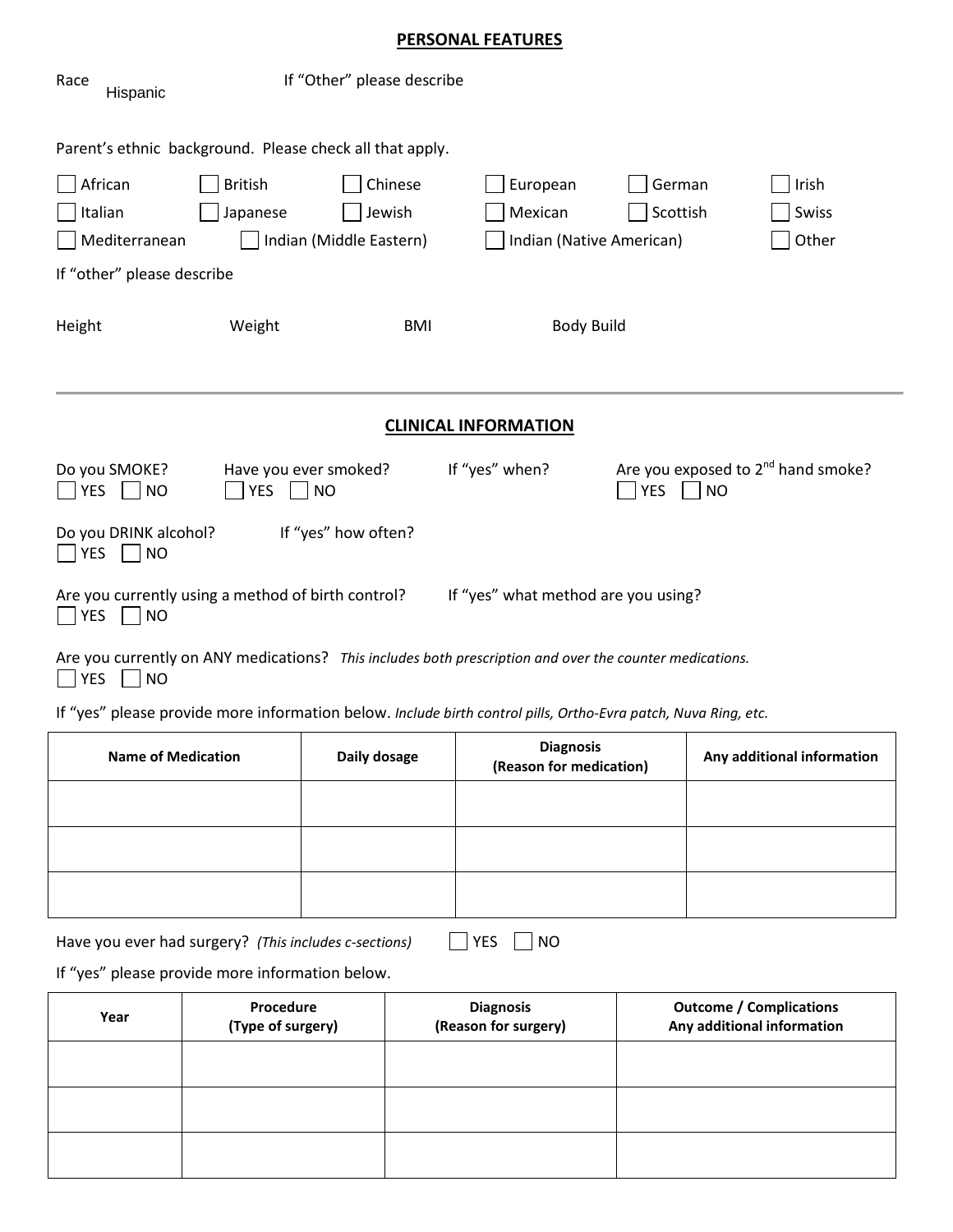#### **MEDICAL HISTORY**

Have you ever been diagnosed with or treated for any of the following conditions? Check all that apply.



Please describe any of the above conditions that you have checked. Include the age at which you were diagnosed or treated, any treatment that you received, and the physician providing your care.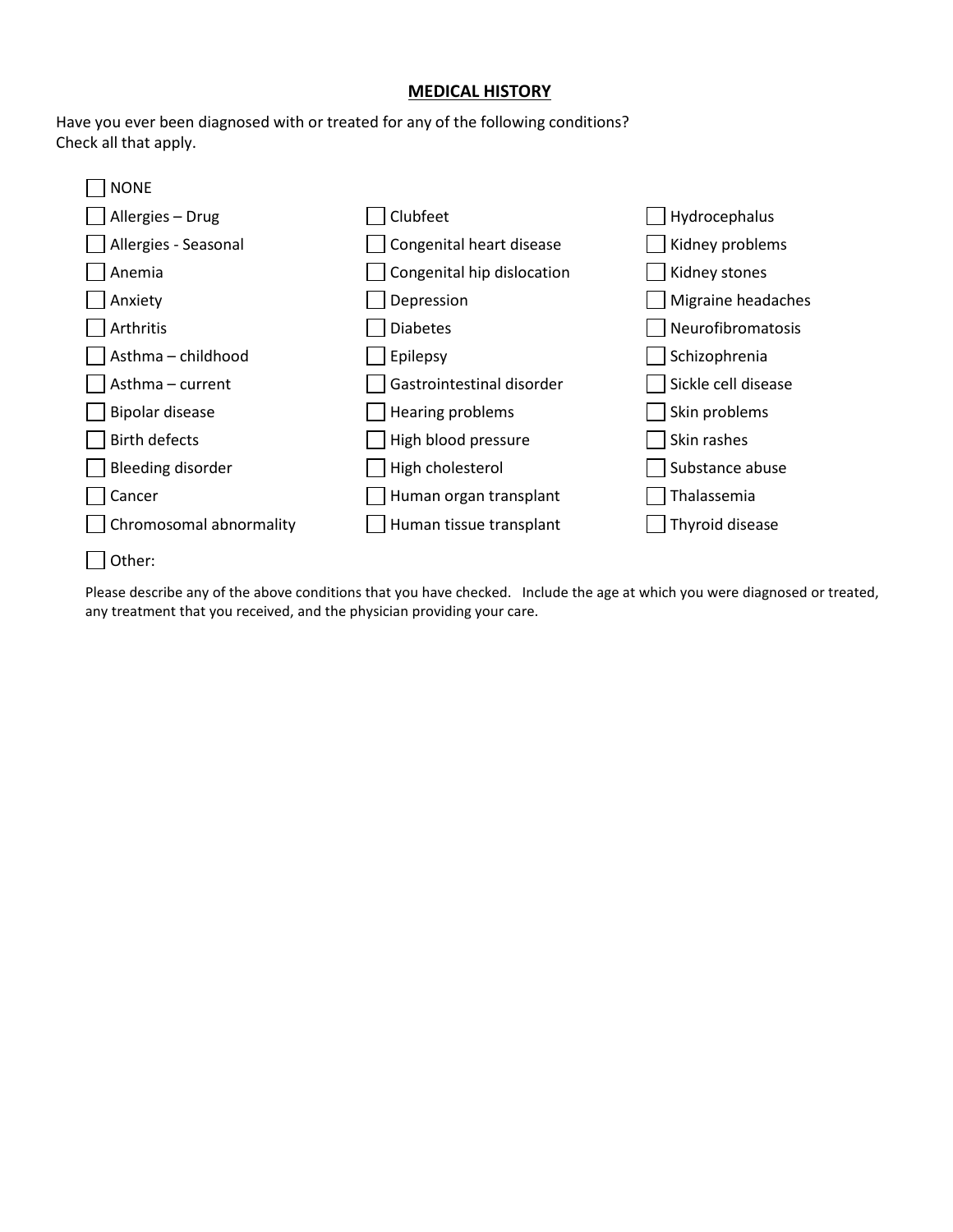## **GYNECOLOGICAL HISTORY**

How old were you when you started your first period?

How many days between periods?

How many days does your flow last?

Have you had any of the following? Check as many as necessary.

| Irregular cycles                              | Pain with periods | Endometriosis                                      |
|-----------------------------------------------|-------------------|----------------------------------------------------|
| Bleeding between periods                      | Missed period(s)  | Polycystic ovaries                                 |
| Bleeding after intercourse                    | Breast discharge  | PID (Pelvic Inflammatory Disease)                  |
| Pelvic adhesions                              | Infertility       | Uterine fibroids                                   |
| Uterine adhesions                             |                   |                                                    |
| Have you ever had a mammogram?<br> YES<br>NO. |                   | If "yes" please explain why, when, and the results |

When was your most recent pap smear? Results

Have you ever had any of the following:

| <b>Condition</b>   | <b>YES</b> | <b>NO</b> | <b>Date</b> |
|--------------------|------------|-----------|-------------|
| Abnormal pap smear |            |           |             |
| Colposcopy         |            |           |             |
| <b>LEEP</b>        |            |           |             |
| LEETZ              |            |           |             |
| Cryosurgery        |            |           |             |
| Cone procedure     |            |           |             |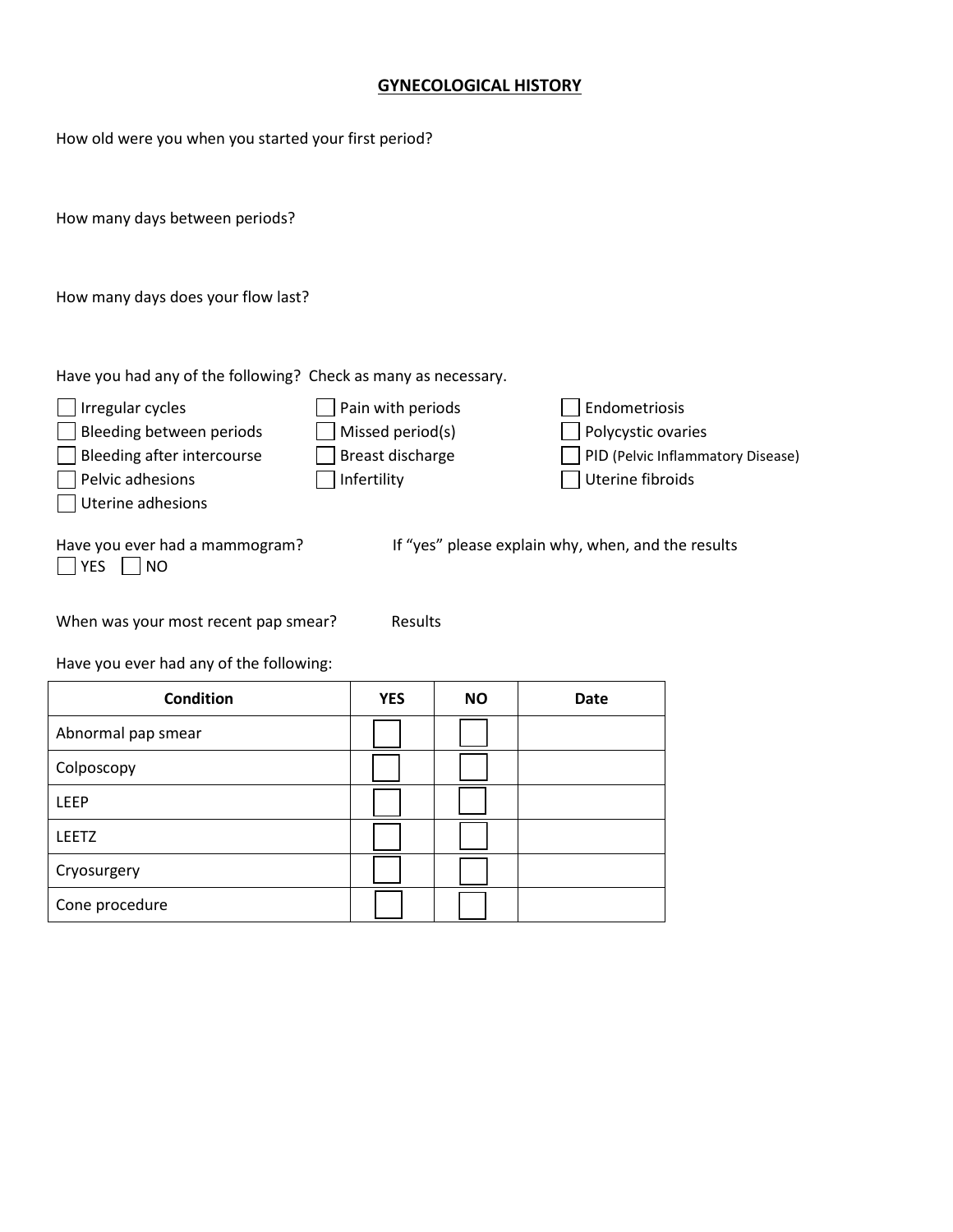#### **SCREENING QUESTIONS**

| Have you ever had a sexually transmitted disease?<br>YES<br><b>NO</b>                                |                                                              |
|------------------------------------------------------------------------------------------------------|--------------------------------------------------------------|
| If "yes" check all that apply<br>HPV<br>Chlamydia<br>Gonorrhea<br>  Herpes<br>If "yes" what date(s): | Genital warts<br>Syphilis                                    |
|                                                                                                      |                                                              |
| Have you ever used marijuana?<br><b>YES</b><br>$\overline{\phantom{a}}$ NO                           | Have you ever used cocaine?<br><b>YES</b><br>NO <sub>1</sub> |
| Have you ever use heroine?<br><b>YES</b><br><b>NO</b>                                                | Have you ever used LSD?<br><b>YES</b><br><b>NO</b>           |
| Have you ever used methamphetamine?<br><b>YES</b><br><b>NO</b>                                       | Have you ever used ecstasy?<br><b>YES</b><br><b>NO</b>       |
| If "yes" to any of the questions above, please describe when and how often:                          |                                                              |

Have you ever used or are you using ANY prescription medication for reasons other than its medical purpose?  $\Box$  YES  $\Box$  NO In the last 12 months have you been sexually active with anyone other than your partner listed on this form?  $\Box$  YES  $\Box$  NO Have you ever been physically abused?  $\Box$  YES  $\Box$  NO Have you ever been sexually abused or assaulted?  $\Box$  YES  $\Box$  NO Have you ever had thoughts of or attempted suicide?  $\Box$  YES  $\Box$  NO

If you answered "YES" to any of the above questions, please explain: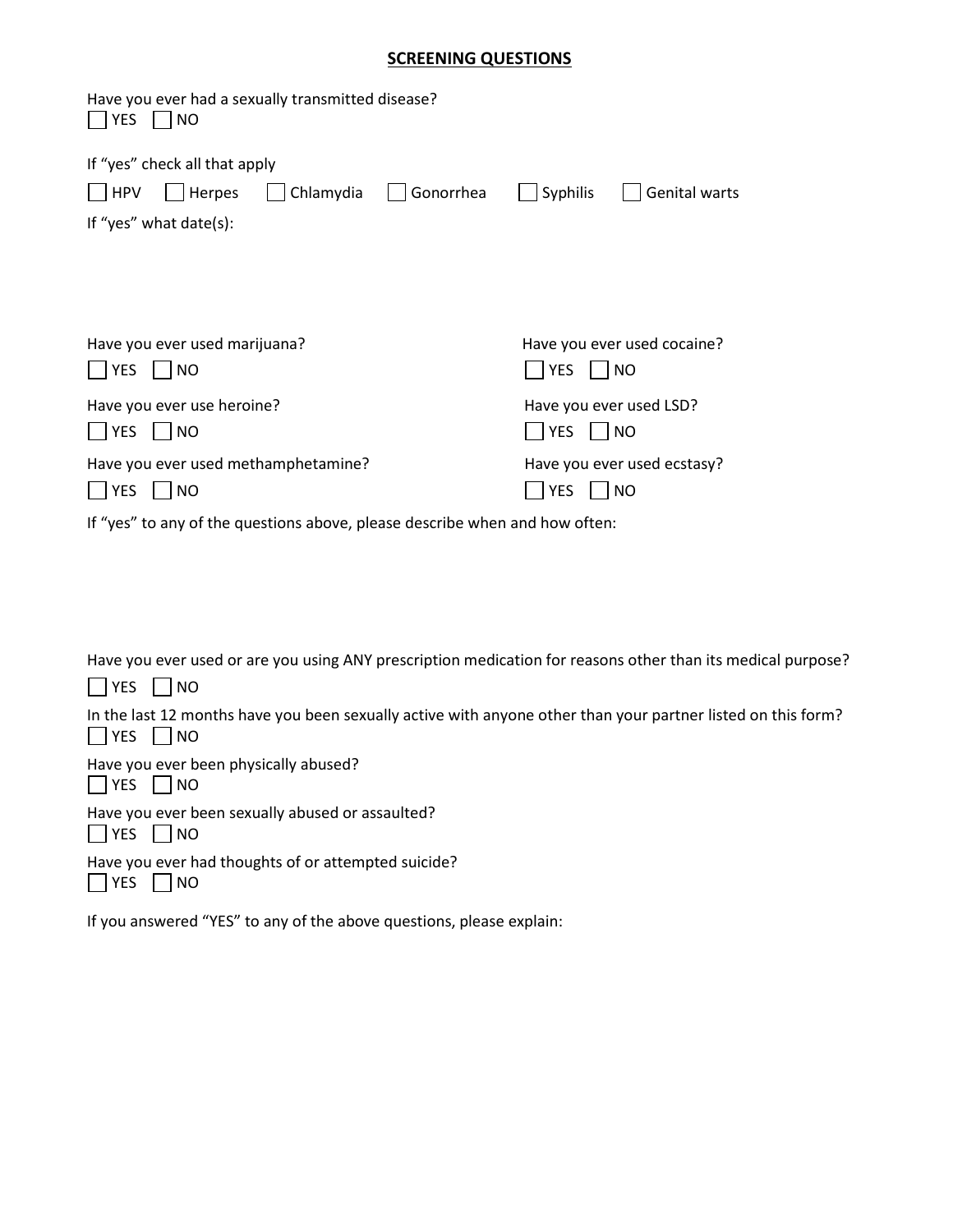#### **TRAVEL**

1. Between 1980 and today have you traveled to any of the following European countries? Check all that apply.

| <b>None</b>                          |                       |
|--------------------------------------|-----------------------|
| $\sqrt{ }$ France<br>England         | $\Box$ Isle of Man    |
| Scotland<br>Wales                    | $\Box$ United Kingdom |
| $\Box$ Falkland Islands<br>Gibraltar | Channel Islands       |

Please provide the following information for any location that is marked above:

| Location | <b>Arrival Date</b> | <b>Departure Date</b> | Total # of Days |
|----------|---------------------|-----------------------|-----------------|
|          |                     |                       |                 |
|          |                     |                       |                 |
|          |                     |                       |                 |
|          |                     |                       |                 |
|          |                     |                       |                 |
|          |                     |                       |                 |

2. Have you spent a total of 6 months or more associated with a military base in any of the following countries? Check all that apply.

| None    |                 |                 |                 |
|---------|-----------------|-----------------|-----------------|
| Belgium | $\vert$   Italy | $\Box$ Portugal | $\vert$ Turkey  |
| Germany | Spain           | Greece          | The Netherlands |

Please provide the following information for any location that is marked above:

| Location | <b>Arrival Date</b> | <b>Departure Date</b> | <b>Total # of Days</b> |
|----------|---------------------|-----------------------|------------------------|
|          |                     |                       |                        |
|          |                     |                       |                        |
|          |                     |                       |                        |
|          |                     |                       |                        |
|          |                     |                       |                        |
|          |                     |                       |                        |

3. **During the last 6 months have you, or any sexual partner that you've had during the last 6 months, resided in or traveled to any of the locations listed below for ANY amount of time?** 

*\*\*This includes cruise ship travel, regardless of whether or not you disembarked from the ship at the port of call\*\**

| Cape Verde           | Mexico (any part of the country) |                                |
|----------------------|----------------------------------|--------------------------------|
| <b>The Caribbean</b> |                                  |                                |
| Aruba                | Dominican Republic               | Saint Martin                   |
| <b>Barbados</b>      | Guadeloupa                       | Saint Vincent & the Grenadines |
| <b>Bonaire</b>       | Haiti                            | Saint Maarten                  |
| Cuba                 | Jamacia                          | Trinidad & Tobago              |
| Curaco               | Martinique                       | <b>US Virgin Islands</b>       |
| Dominica             | Puerto Rico                      |                                |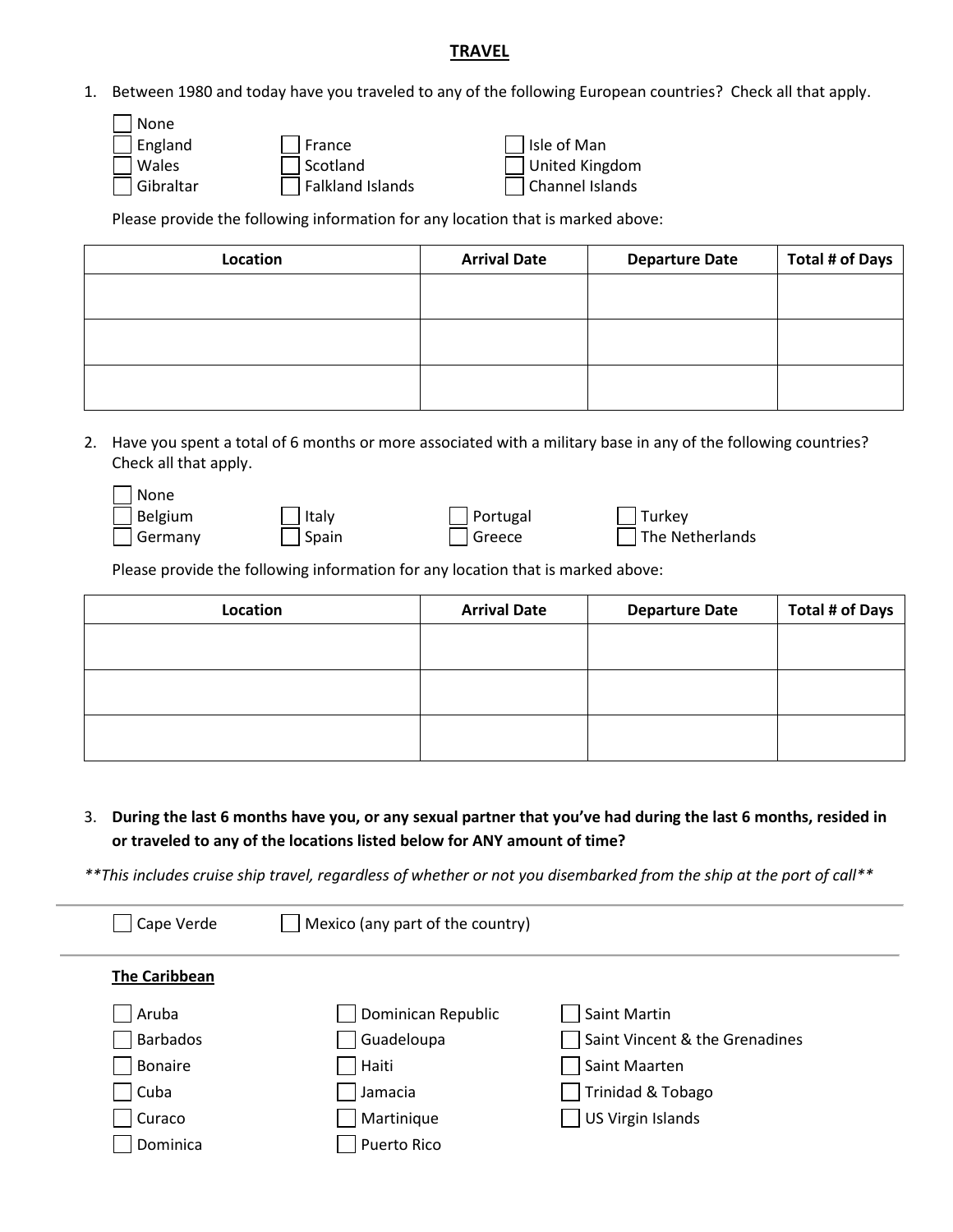| <b>Central America</b>  |                          |                         |                   |                                         |
|-------------------------|--------------------------|-------------------------|-------------------|-----------------------------------------|
| Costa Rica              | El Salvador<br>Guatemala | Honduras                | Nicaragua         | Panama                                  |
| <b>Pacific Islands</b>  |                          |                         |                   |                                         |
| American Samoa<br>Samoa | Marshall Islands<br>Fiji | New Caledonia<br>Tonga  |                   | Kosrae (Federated States of Micronesia) |
| <b>South America</b>    |                          |                         |                   |                                         |
| Bolivia<br>Colombia     | Paraguay<br>Venezuela    | Brazil<br>French Giuana | Ecuador<br>Guyana | Suriname                                |

If you marked any of the boxes above, please give more detail about your travel in the boxes below.

| Location | <b>Traveler</b> | <b>Arrival Date</b> | <b>Departure Date</b> | For clinic use only |
|----------|-----------------|---------------------|-----------------------|---------------------|
|          |                 |                     |                       |                     |
|          |                 |                     |                       |                     |
|          |                 |                     |                       |                     |
|          |                 |                     |                       |                     |
|          |                 |                     |                       |                     |
|          |                 |                     |                       |                     |
|          |                 |                     |                       |                     |
|          |                 |                     |                       |                     |
|          |                 |                     |                       |                     |
|          |                 |                     |                       |                     |

Additional information that you would like to include: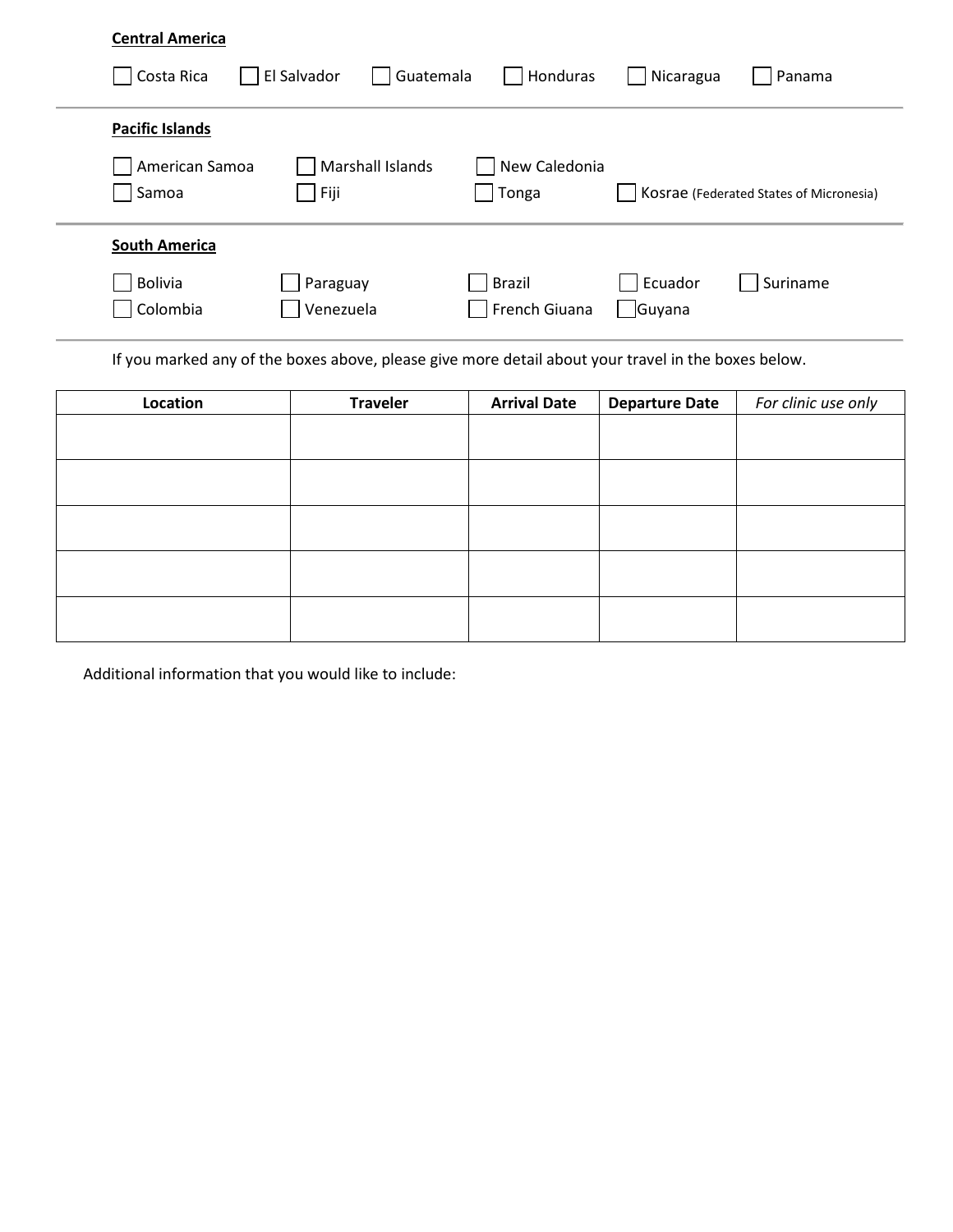### **FAMILY MEDICAL HISTORY**

The following is related to the medical history of your family

Have any family members ever been diagnosed with or treated for any of the following conditions? Check all that apply.

| <b>NONE</b>                       |                                |                             |
|-----------------------------------|--------------------------------|-----------------------------|
| Adrenoleukodystrophy              | Deafness - childhood           | Marfan's syndrome           |
| Albinism                          | Deafness - adulthood           | Menopause (before age 40)   |
| Alport disease                    | Depression                     | Mental retardation          |
| Alzheimer's disease               | Developmental delay - physical | Multiple sclerosis          |
| Anxiety                           | Developmental delay - mental   | <b>Muscular Dystrophy</b>   |
| Bipolar disorder                  | <b>Diabetes</b>                | Neural tube defect(s)       |
| <b>Bleeding disorder</b>          | Down Syndrome                  | <b>PKU</b>                  |
| <b>Bipolar disease</b>            | Dwarfism                       | Polycystic kidney disease   |
| <b>Birth defects</b>              | Early death (before age 35)    | Polycystic ovarian disease  |
| Bleeding disorder                 | Endometriosis                  | Retinitis pigmentosis       |
| Blindness - childhood             | Fibromyalgia                   | Retinoblastoma              |
| Blindness - adulthood             | Fragile X Syndrome             | Rheumatoid arthritis        |
| Blood clots / clotting            | Glactosemia                    | Schizophrenia               |
| Chromosomal abnormality           | Hemacromatosis                 | Sickle cell anemia          |
| Cleft lip                         | Heart attack (before age 50)   | <b>SIDS</b>                 |
| Cleft palate                      | Heart attack (after age 50)    | Suicide                     |
| Clubfeet                          | High blood pressure            | Tay-Sachs disease           |
| Colon polyps                      | High cholesterol               | Thalassemia                 |
| <b>Color blindness</b>            | Huntington's disease           | Thyroid disease             |
| Congenital heart problems         | Hydrocephalus                  | Tuberculosis                |
| Congenital hip dislocation        | Hypospadias                    | Unexplained death (any age) |
| Congestive heart failure          | Infertility                    | Cancer                      |
| <b>CJD</b>                        | Joint disorder                 | <b>Breast</b><br>Ovarian    |
| Crib death                        | Kleinfelter's syndrome         | Uterine<br>Colon            |
| <b>Cystic Fibrosis</b>            | Manic disorder                 | Other:                      |
| Other condition not listed above: |                                |                             |

#### Please include as much information as you can in the boxes below.

| <b>Condition / Disease</b> | Relation | When diagnosed (age, year, etc.) |
|----------------------------|----------|----------------------------------|
|                            |          |                                  |
|                            |          |                                  |
|                            |          |                                  |
|                            |          |                                  |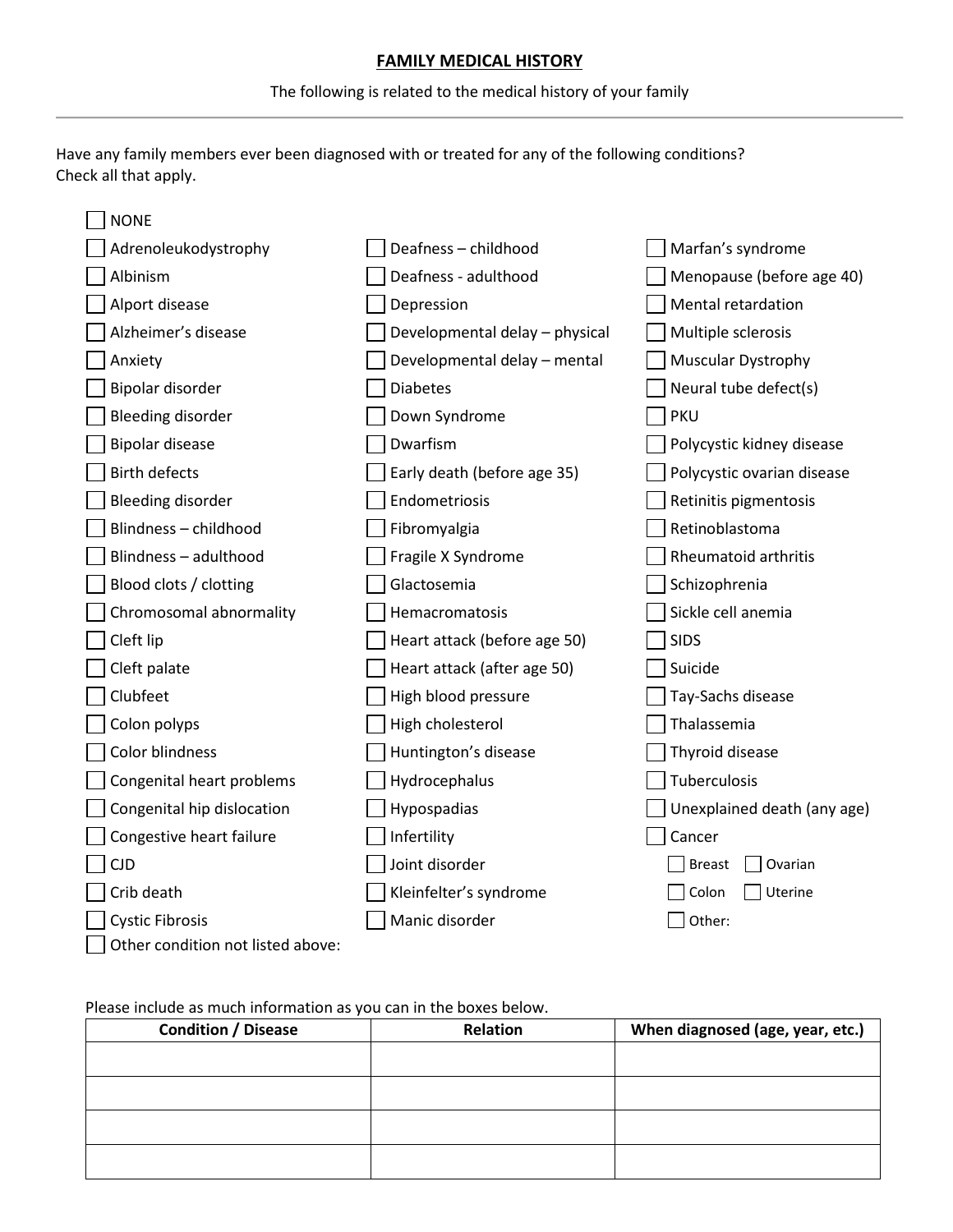#### **FAMILY HISTORY**

If any member of your family is listed as deceased, give their age at the time of death in the "Age" box and explain their cause of death. If you are unsure of a family member's age, you can estimate. Enter "40s" if you know that they are between 40 - 50 years old.

| Do you have any siblings?<br><b>YES</b><br>NO | If "yes" how many? |               |
|-----------------------------------------------|--------------------|---------------|
| Sibling #1                                    | Age                | Health issues |
| Sibling #2                                    | Age                | Health issues |
| Sibling #3                                    | Age                | Health issues |
| Sibling #4                                    | Age                | Health issues |

\*If you have more than 4 siblings use the space at the end of this section to enter the additional information.

| <b>MOTHER'S FAMILY</b>                                                                                                 |     |                    |                                |                                |
|------------------------------------------------------------------------------------------------------------------------|-----|--------------------|--------------------------------|--------------------------------|
| Mother                                                                                                                 | Age |                    | Health issues / Cause of death |                                |
| Does your mother have siblings?<br><b>PYES</b><br><b>NO</b>                                                            |     | If "yes" how many? |                                |                                |
| Sibling #1                                                                                                             |     |                    | Age                            | Health issues                  |
| Sibling #2                                                                                                             |     |                    | Age                            | Health issues                  |
| Sibling #3                                                                                                             |     |                    | Age                            | Health issues                  |
| Sibling #4                                                                                                             |     |                    | Age                            | <b>Health issues</b>           |
| *If your mother has more than 4 siblings use the space at the end of this section to enter the additional information. |     |                    |                                |                                |
| <b>Maternal Grandmother</b>                                                                                            |     | Age                |                                | Health issues / Cause of death |
| <b>Maternal Grandfather</b>                                                                                            |     | Age                |                                | Health issues / Cause of death |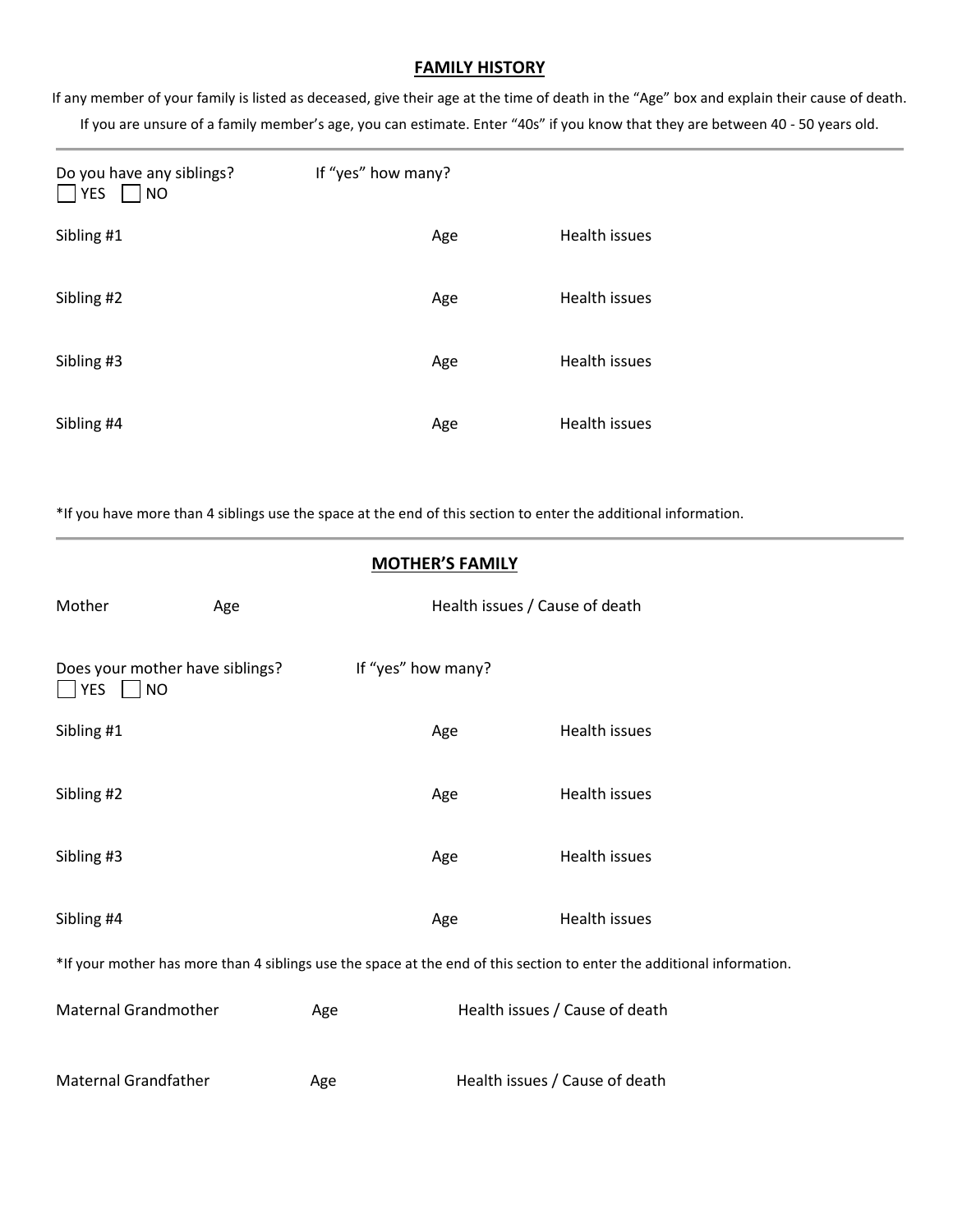# **FATHER'S FAMILY**

| Age                                                                                                                    |     |     | Health issues / Cause of death |  |
|------------------------------------------------------------------------------------------------------------------------|-----|-----|--------------------------------|--|
| Does your father have siblings?                                                                                        |     |     |                                |  |
|                                                                                                                        |     | Age | Health issues                  |  |
|                                                                                                                        |     | Age | Health issues                  |  |
|                                                                                                                        |     | Age | Health issues                  |  |
|                                                                                                                        |     | Age | Health issues                  |  |
| *If your father has more than 4 siblings use the space at the end of this section to enter the additional information. |     |     |                                |  |
| Paternal Grandmother                                                                                                   | Age |     | Health issues / Cause of death |  |
| <b>Paternal Grandfather</b>                                                                                            |     |     | Health issues / Cause of death |  |
|                                                                                                                        |     | Age | If "yes" how many?             |  |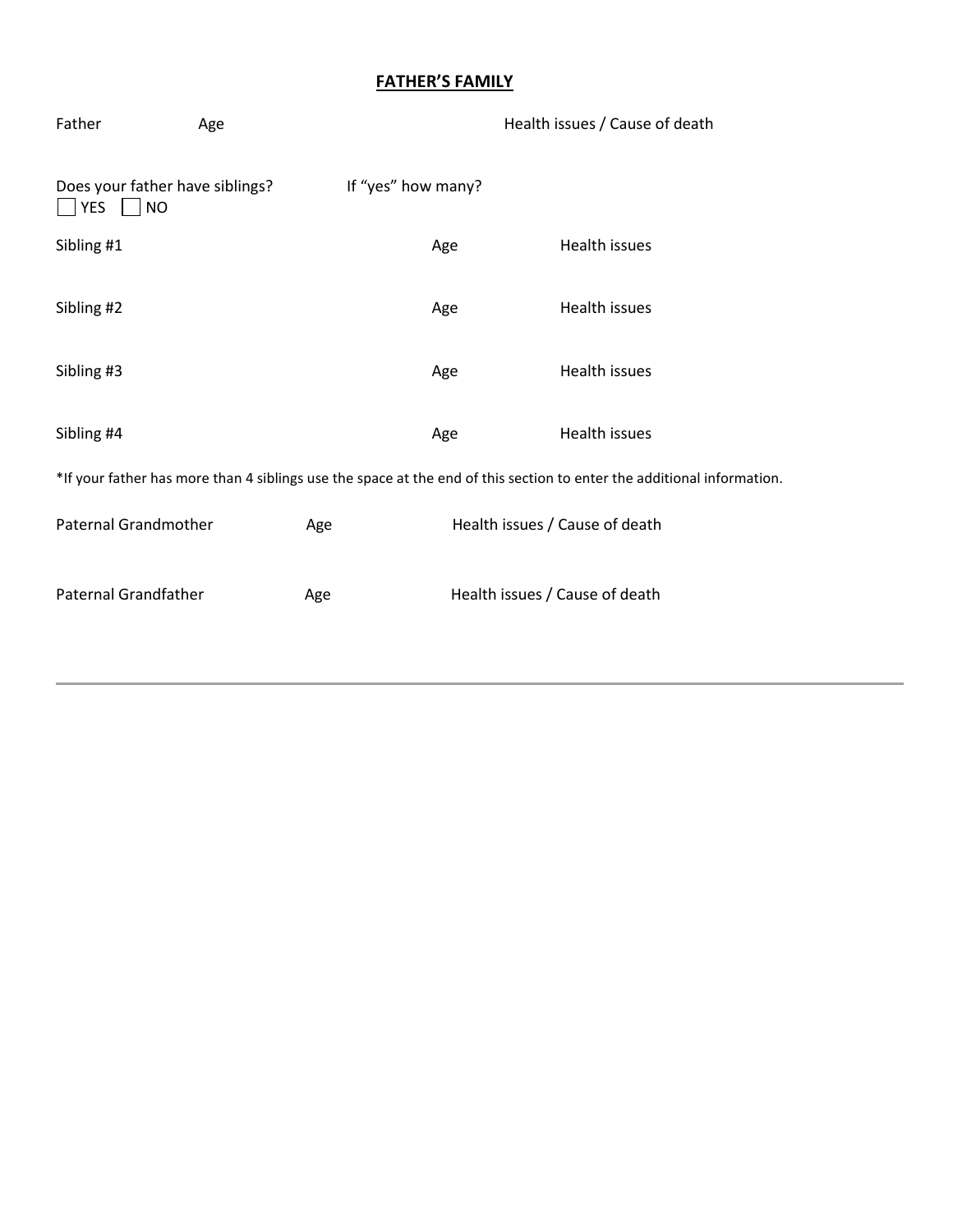# Additional Information:

Pregnancy

Your sibling(s)

Mother's sibling(s)

Father's sibling(s)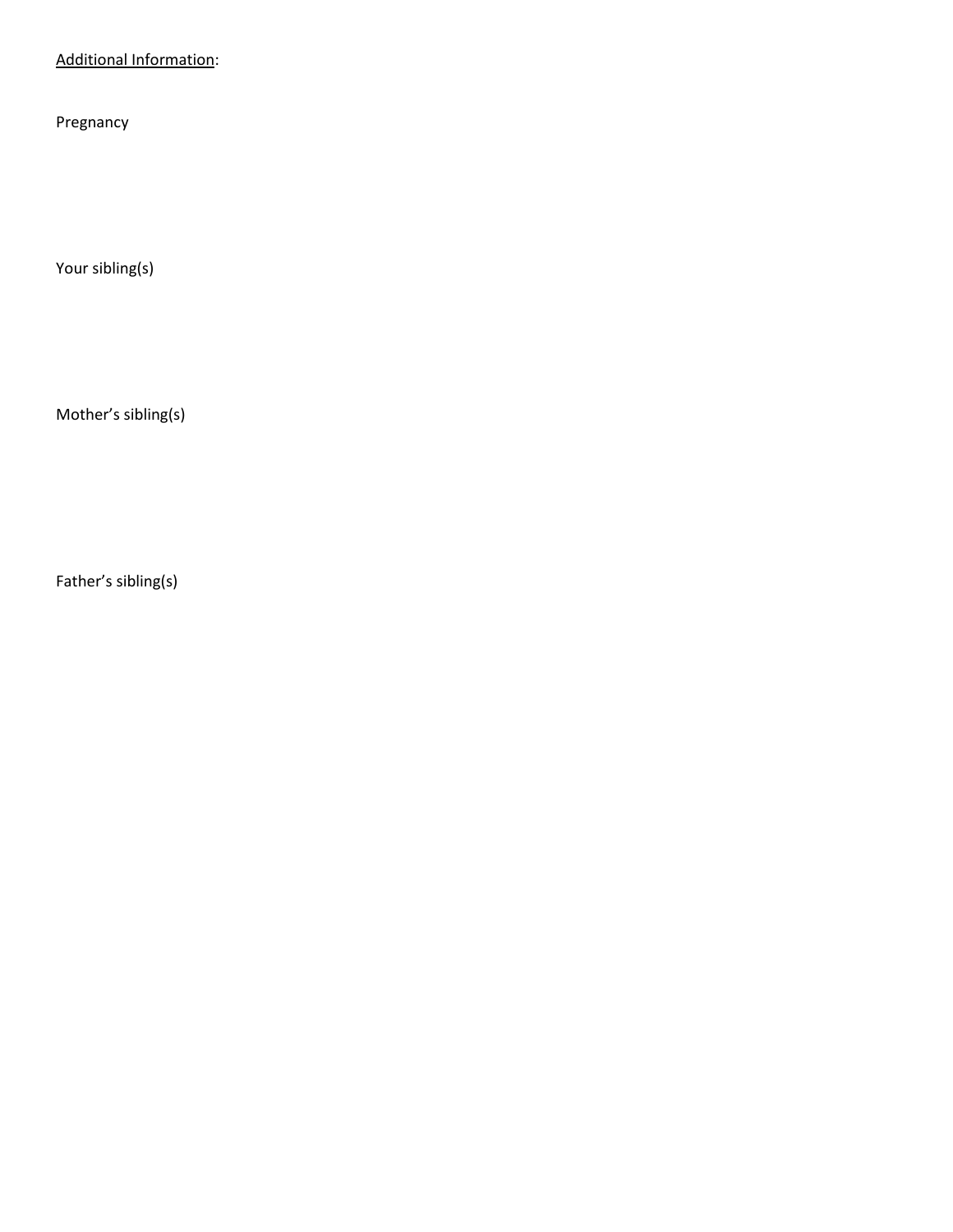#### **TRAITS, CHARACTERISTICS, AND GOALS**

Describe your personality and character.

How would others describe you?

|  |  |  |                                                                                            | How would you rate your every day stress level? (1 lowest and 10 highest) |  |
|--|--|--|--------------------------------------------------------------------------------------------|---------------------------------------------------------------------------|--|
|  |  |  | $\Box$ 1 $\Box$ 2 $\Box$ 3 $\Box$ 4 $\Box$ 5 $\Box$ 6 $\Box$ 7 $\Box$ 8 $\Box$ 9 $\Box$ 10 |                                                                           |  |

Do you stress out easily? <br> <br> TYES NO

What causes the most stress in your life and how do you deal with it?

What are your personal goals and future plans for life? *(education, occupation, etc.)*

What are your hobbies, interests, and talents?

Is there a specific activity that you like to participate in? Why do you like this activity more than others?

What are some specific traits, characteristics, or goals that you have which make you stand out from others?

Please include any additional information about yourself that you would like for the intended parents to know.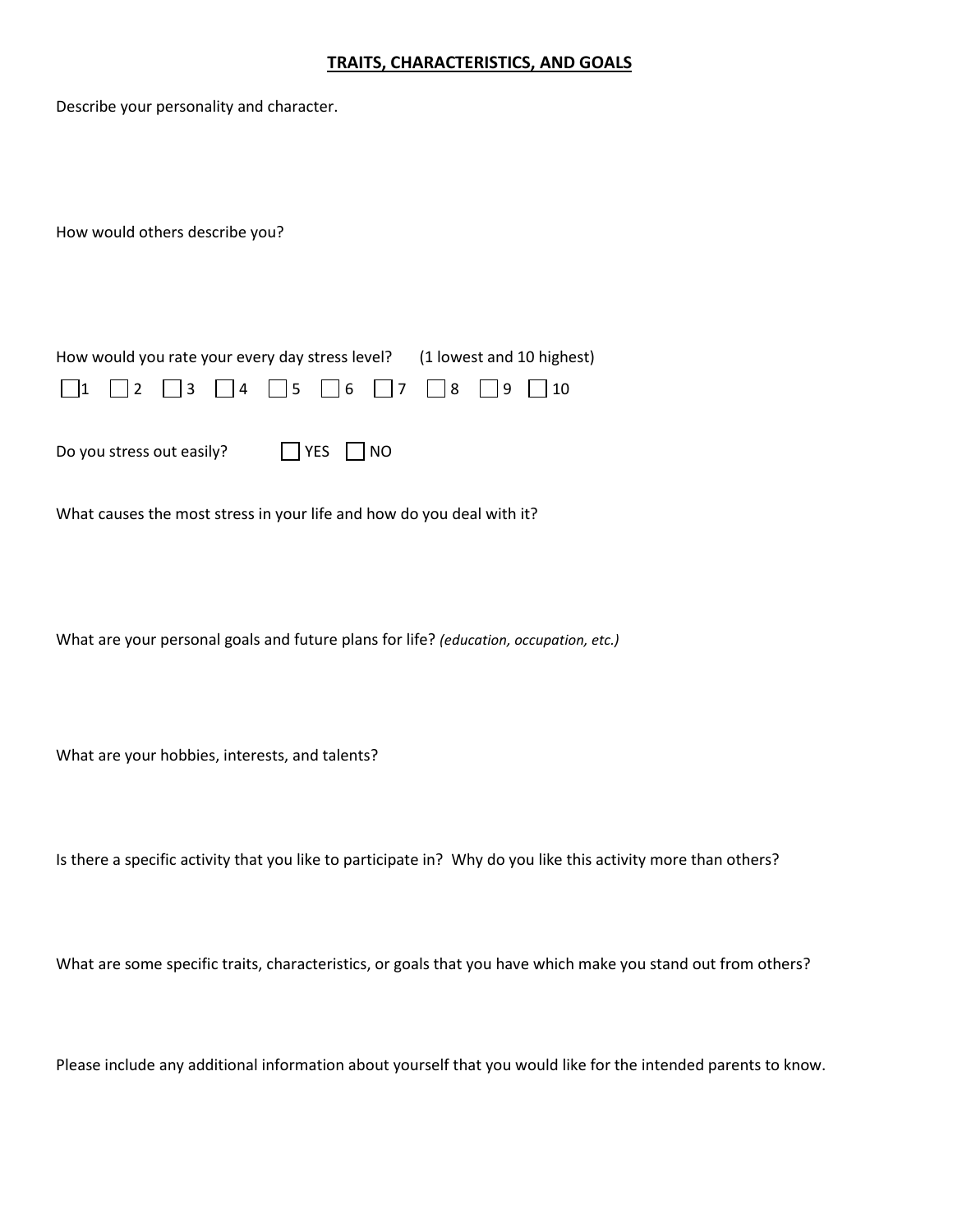#### **THE SURROGACY PROCESS**

Why do you want to become a surrogate?

Briefly explain your understanding of the surrogacy process.

Do you feel as though you fully understand of the time constraints and the amount of time that this process can take?  $\Box$  YES  $\Box$  NO

How does your spouse / partner feel about your decision to become a surrogate?

What do you and your spouse / partner plan to tell your family and friends about your decision to become a surrogate? How do you think that they will feel?

What do you plan to tell your children about your surrogate pregnancy? How do you think that they will react?

Please explain the support system that you will have during the surrogacy process from family, friends, co-workers, etc.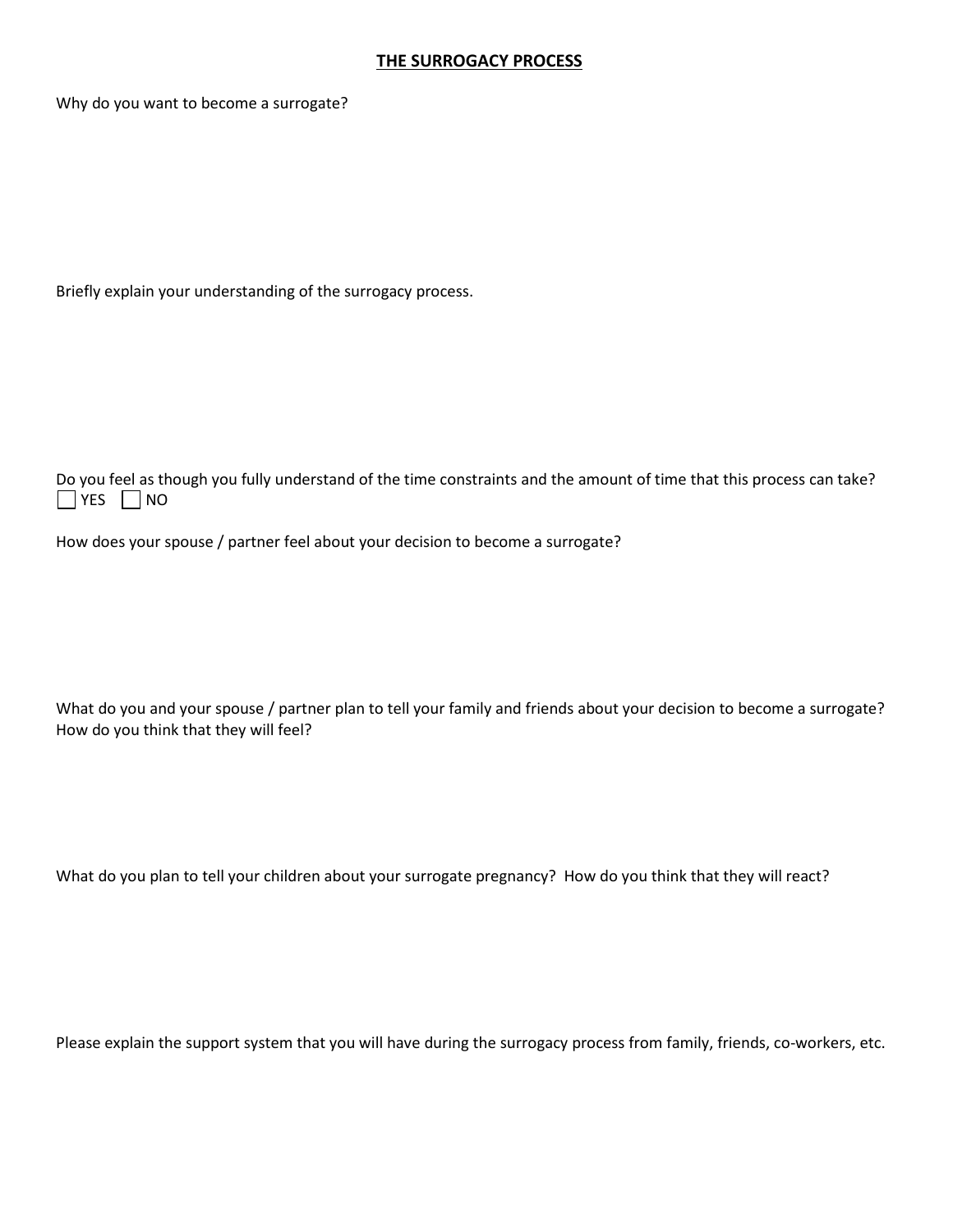#### **SURROGACY MEDICAL TREATMENT**

Please answer each question and explain your answer in the space provided. There is no 'wrong' answer. Definitions and descriptions of the test with \* are on the last page of this form.

Would you consent to undergo a \*Nuchal Translucency Test?  $\Box$  YES  $\Box$  NO

|                      | Would you consent to an *Amniocentesis? |
|----------------------|-----------------------------------------|
| $\Box$ YES $\Box$ NO |                                         |

Would you consent to a termination of the pregnancy due to medical reasons if recommended by the treating physician(s)?  $\Box$  YES  $\Box$  NO

Would you consent to \*selective reduction if recommended by the treating physicians?  $\Box$  YES  $\Box$  NO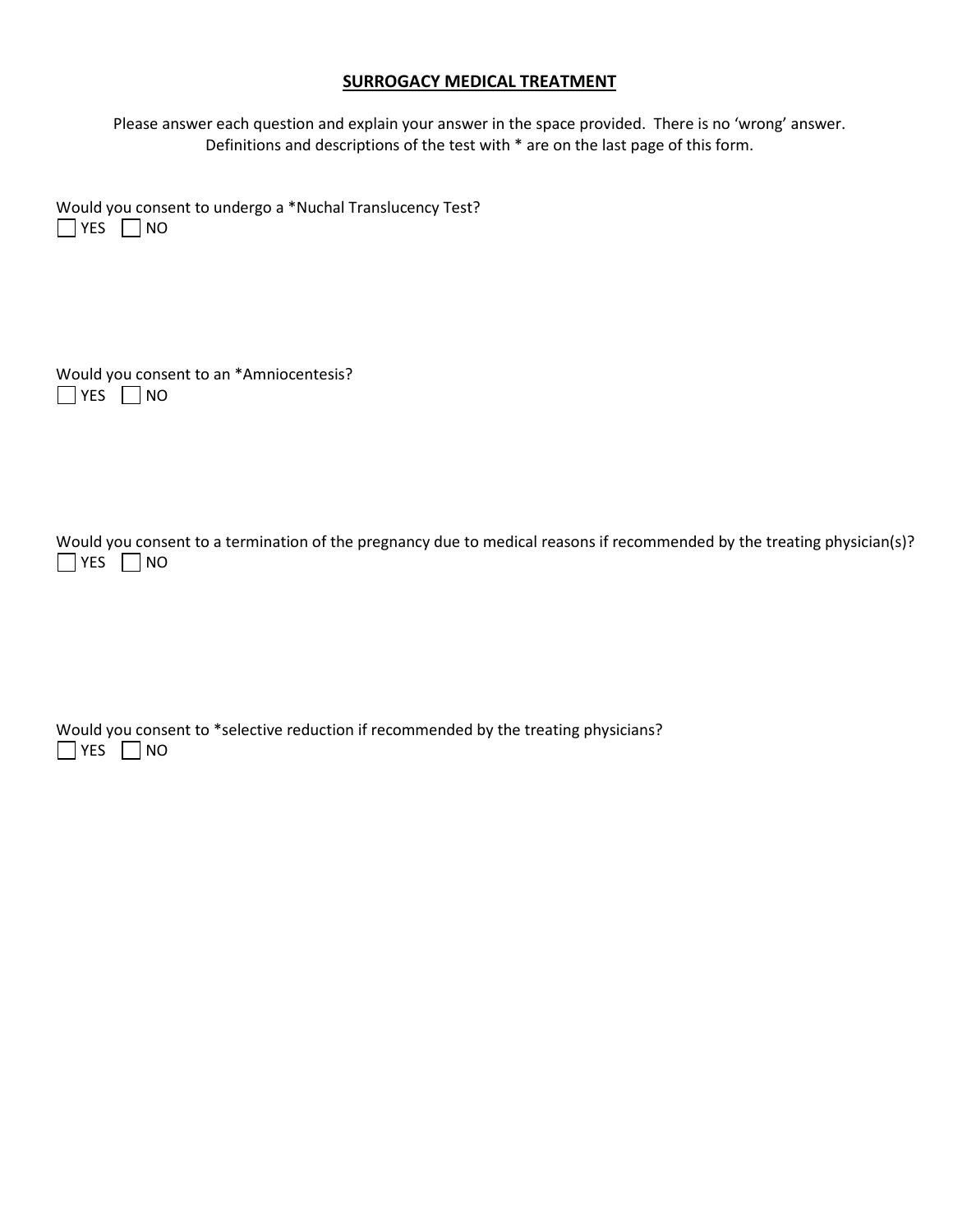#### **PREGNANCY AND CHILDBIRTH**

Please answer each question and explain your answer in the space provided. There is no 'wrong' answer.

| What are your expectations for a surrogate pregnancy?                   |
|-------------------------------------------------------------------------|
| Describe how you believe that you will feel physically and emotionally. |

| Do you or your spouse / partner have any concerns about complications during the surrogacy process?<br><b>YES</b><br><b>NO</b>      |
|-------------------------------------------------------------------------------------------------------------------------------------|
| Are you willing to see a specific OB upon request of your intended parents or by the treating physician?<br><b>YES</b><br><b>NO</b> |
| Are you willing to have your delivery at a specific hospital?<br><b>YES</b><br><b>NO</b>                                            |
| Are you comfortable with the intended parents accompanying you to your doctor's visits?<br><b>YES</b><br><b>NO</b>                  |
| What are your expectations for childbirth? (vaginal delivery, c-section, medications, etc.)                                         |

If there is any additional information that you would like to add about your surrogate pregnancy and/or childbirth, please us the space below.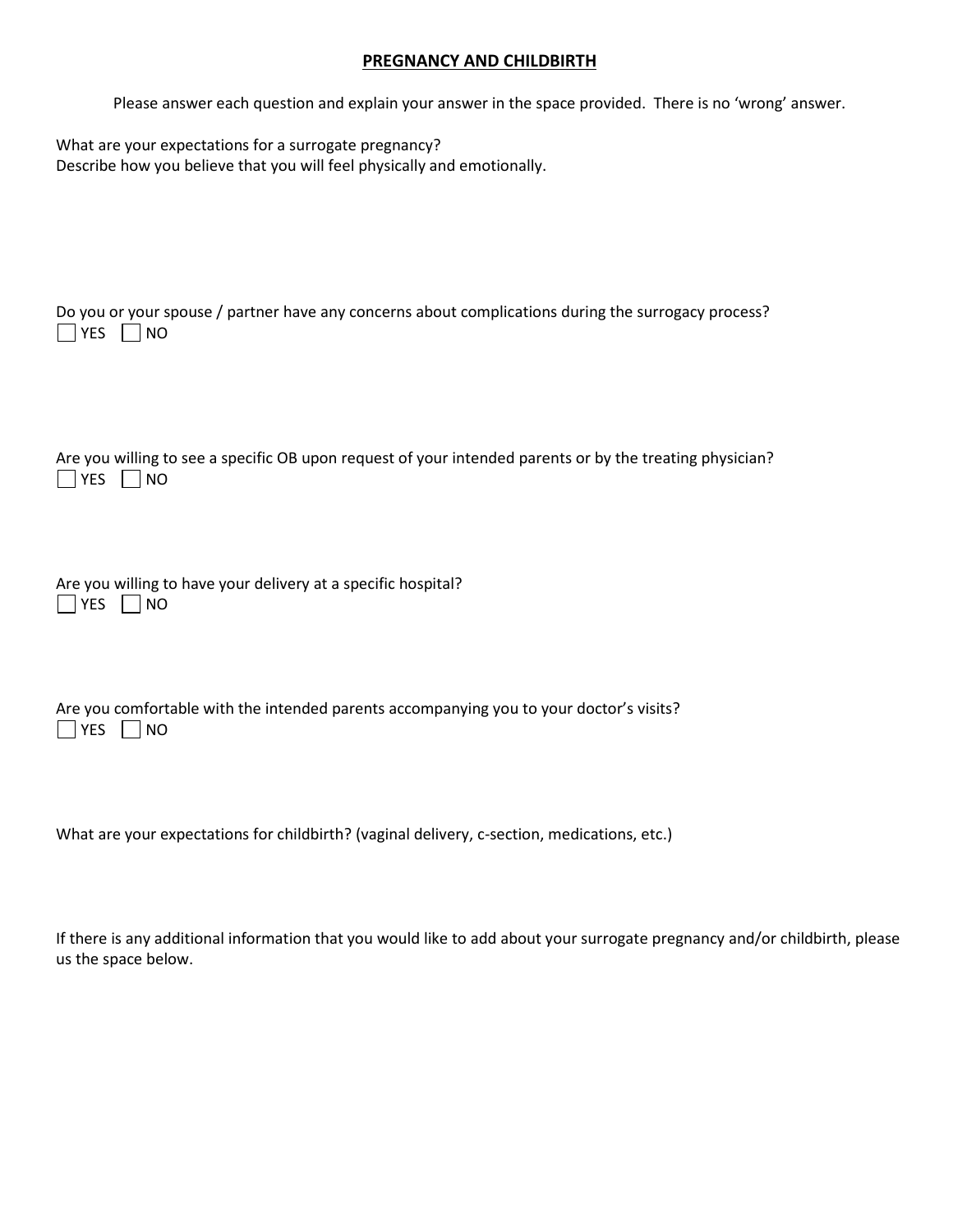#### **THE INTENDED PARENTS**

Please share your thoughts about the type of intended parents you wish to help

Is there anyone that you would not be surrogate for?

What qualities would you consider to be the most important for intended parents to have?

What concerns would you have about an intended parent?

What contact would you like to have with the intended parent during the surrogacy process?

What kind of relationship would you like to have with the intended parents after the birth?

What kind of contact and relationship would you like to have with the child(ren) after birth?

Is there a specific couple that you are involved with now and are planning to become their surrogate? If so, how are you related? How long have you known the intended parents? Did you offer to be their surrogate or was it their request?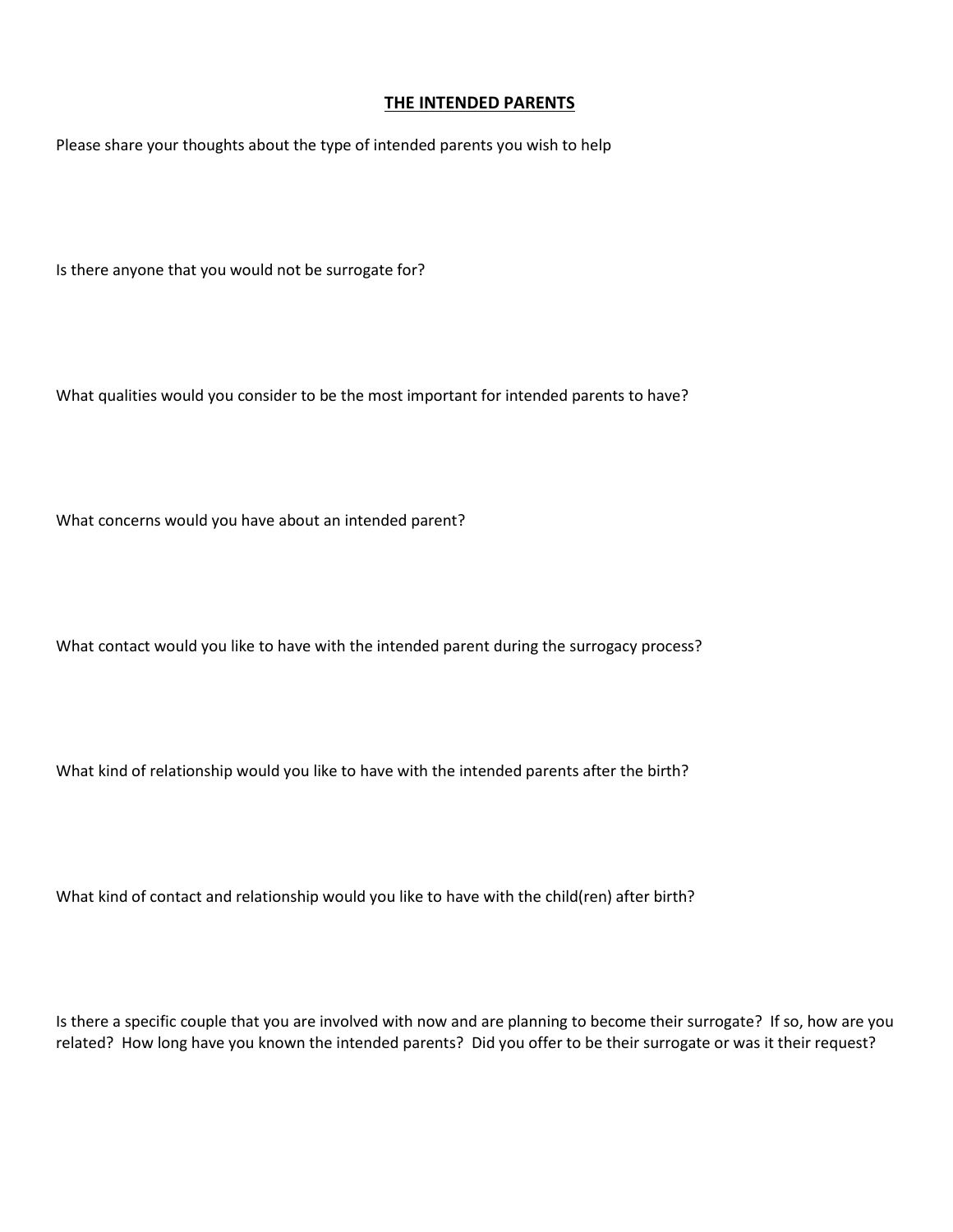Please answer the following questions. If you've answered "NO" to any question, please explain in the box below.

| During the cycle:                                                                                                           | <b>YES</b> | <b>NO</b> |
|-----------------------------------------------------------------------------------------------------------------------------|------------|-----------|
| I can and will discontinue the use of birth control<br>(except in the case of a tubal ligation or partner with a vasectomy) |            |           |
| I will abstain from intercourse for the duration of the cycle as instructed by the treating physician(s)                    |            |           |
| I have one or more support persons to assist me during the cycle, including transportation and<br>medication injections     |            |           |
| I have a reliable source of transportation in order to arrive at my appointments on time                                    |            |           |
| I have a source of childcare that can be relied upon during my appointment time                                             |            |           |

| have the knowledge of and the ability to complete the following: |  |  |
|------------------------------------------------------------------|--|--|
| Self injectable medications                                      |  |  |
| Early morning appointments                                       |  |  |
| Frequent blood testing and ultrasounds                           |  |  |
| Psychological evaluation                                         |  |  |
| Criminal background check                                        |  |  |
| Commitment during the time frame set for a surrogacy cycle.      |  |  |